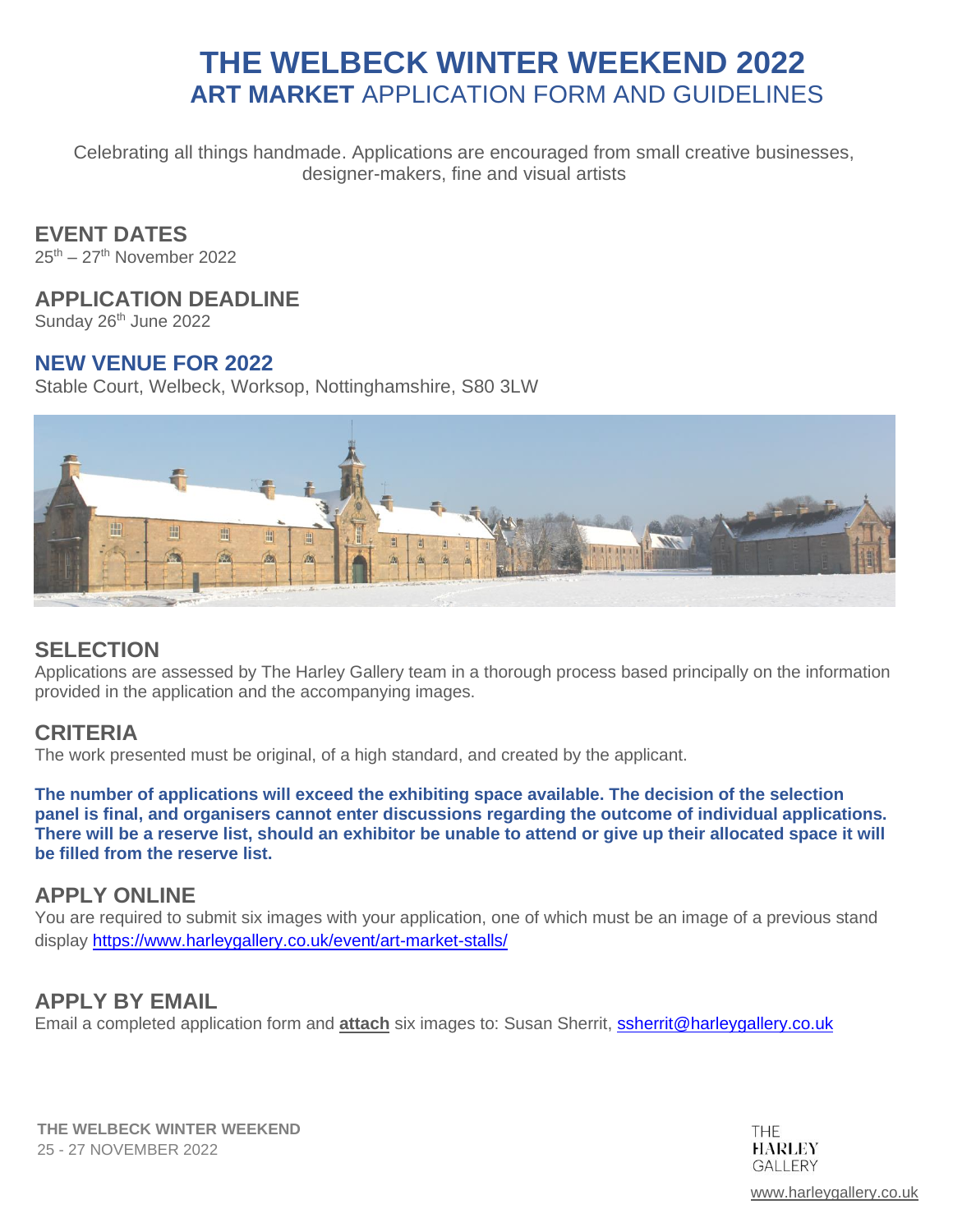# **APPLY BY POST**

If you are unable to apply digitally, please supply your images in print, along with your completed application form by post. Please **do not** send memory sticks or CDs. Post applications to: Susan Sherrit, The Harley Art Market, The Harley Gallery, Welbeck, Worksop, Nottinghamshire, S80 3LW. Prints will not be returned.

#### **IMAGE GUIDELINES**

You will need to submit six images of your work including one image of a stand display. Please ensure the images are in the correct size and format (indicated below) and that they are of good quality as they may also be used for promotional purposes. Should you be selected, you may be asked for additional high-resolution images.

**IMAGE SIZE** Image sizes should be 300dpi and not exceed 1MB **FORMAT** Digital images should be saved as JPEG files and should have the suffix .jpg<br>**FILE NAMES** Each image should be labelled with your name and a number from 1 to 6 that Each image should be labelled with your name and a number from 1 to 6 that should correspond with your application form. For example: johndoe1.jpg

# **INCLUDED IN COST**

- An exhibition space inside a covered, carpeted, and heated marquee
- A table and chair as standard. The table is 180cm x 60cm. Alternatively, exhibitors may bring their own display system to replace the table. This should not exceed 180cm x 60cm and exhibitors intending to do so must tick the appropriate box on the application form
- Three full days of public opening
- Porters to assist during set up and takedown
- To qualify for the graduate stand fee exhibitors must have graduated within the past year
- Shell walls at an extra cost (subject to availability we can only provide 26 wall spaces)
- Electricity provision to 100w at an extra cost (subject to availability. We can only provide electricity to 30 spaces - lights are not provided)

### **PAYMENT**

If selected, exhibitors will be contacted via email with stand details and costs. Applicants must confirm in writing their acceptance of the offer. Payment in full must be made by the specified date below.

| Basic Fee: includes uncovered table 180x60cm and chair | mandatory | £300.00 |
|--------------------------------------------------------|-----------|---------|
| Basic Graduate Fee: uncovered table 180x60cm and chair | mandatory | £240.00 |
| Walls 240x240cmx60cm (2 side panels)                   | optional  | £30.00  |
| Electricity (100w)                                     | optional  | £30.00  |

# **EVENT OPENING HOURS**

| Friday          | 25 <sup>th</sup> November 2022 | $10.00am - 4.00pm$ |
|-----------------|--------------------------------|--------------------|
| <b>Saturday</b> | 26 <sup>th</sup> November 2022 | $10.00am - 4.00pm$ |
| Sundav          | 27 <sup>th</sup> November 2022 | $10.00am - 4.00pm$ |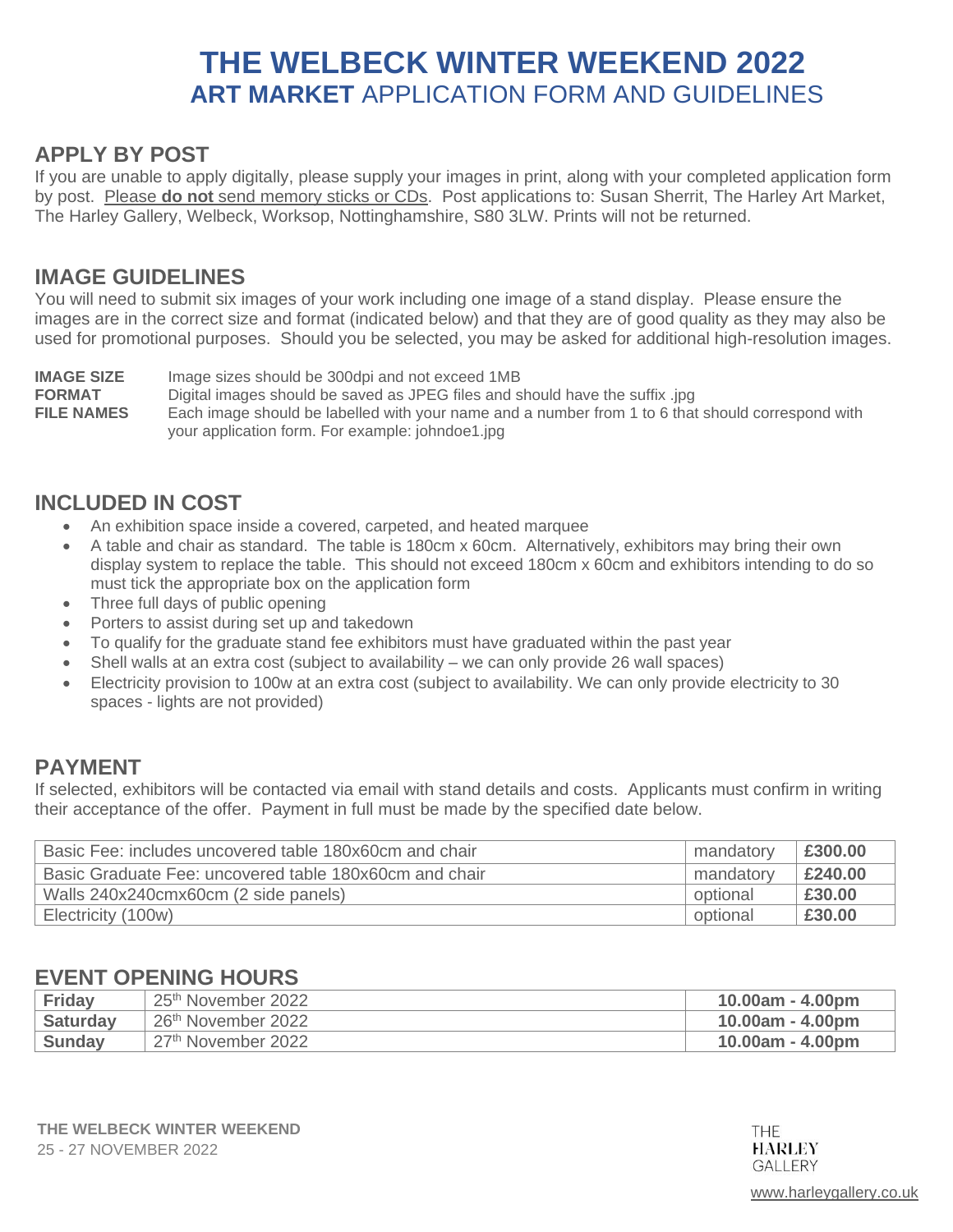### **APPLICATION TIMELINE**

| <b>COMPLETE APPLICATION</b><br><b>WEBSITE</b>                           | <b>INCLUDING:</b><br>Artist statement<br>6 digital images, 1 of which features a stand display | closing date<br>26.06.2022 |
|-------------------------------------------------------------------------|------------------------------------------------------------------------------------------------|----------------------------|
| www.harleygallery.co.uk<br><b>EMAIL</b><br>ssherrit@harleygallery.co.uk | <b>Retail prices</b>                                                                           |                            |
| <b>POST</b><br><b>Susan Sherrit</b>                                     |                                                                                                |                            |
| The Harley Art Market                                                   |                                                                                                |                            |
| The Harley Gallery                                                      |                                                                                                |                            |
| Welbeck, Worksop<br>Nottinghamshire S80 3LW                             |                                                                                                |                            |
| <b>SELECTION</b>                                                        | By The Harley Gallery Team                                                                     | 01.07.2022                 |
| <b>APPLICANTS NOTIFIED</b>                                              |                                                                                                | 08.07.2022                 |
| <b>PAYMENT IN FULL</b>                                                  | If payment is not made by this date the stand will be<br>reallocated                           | 30.09.2022                 |

# **PLEASE COMPLETE IN BLOCK CAPITALS**

| <b>INDIVIDUAL OR</b>                  |  |
|---------------------------------------|--|
| <b>SHARED STAND</b>                   |  |
| IF SHARED, NAME OF OTHER              |  |
| <b>EXHIBITOR</b>                      |  |
| (a separate application must be made) |  |

| <b>NAME</b>               |  |
|---------------------------|--|
| <b>TRADING NAME</b>       |  |
| (if different than above) |  |
| <b>ADDRESS</b>            |  |
|                           |  |
| <b>TELEPHONE NUMBER</b>   |  |
| <b>MOBILE</b>             |  |
| <b>EMAIL</b>              |  |
| <b>TWITTER</b>            |  |
| <b>FACEBOOK</b>           |  |
| <b>INSTAGRAM</b>          |  |

[www.harleygallery.co.uk](http://www.harleygallery.co.uk/)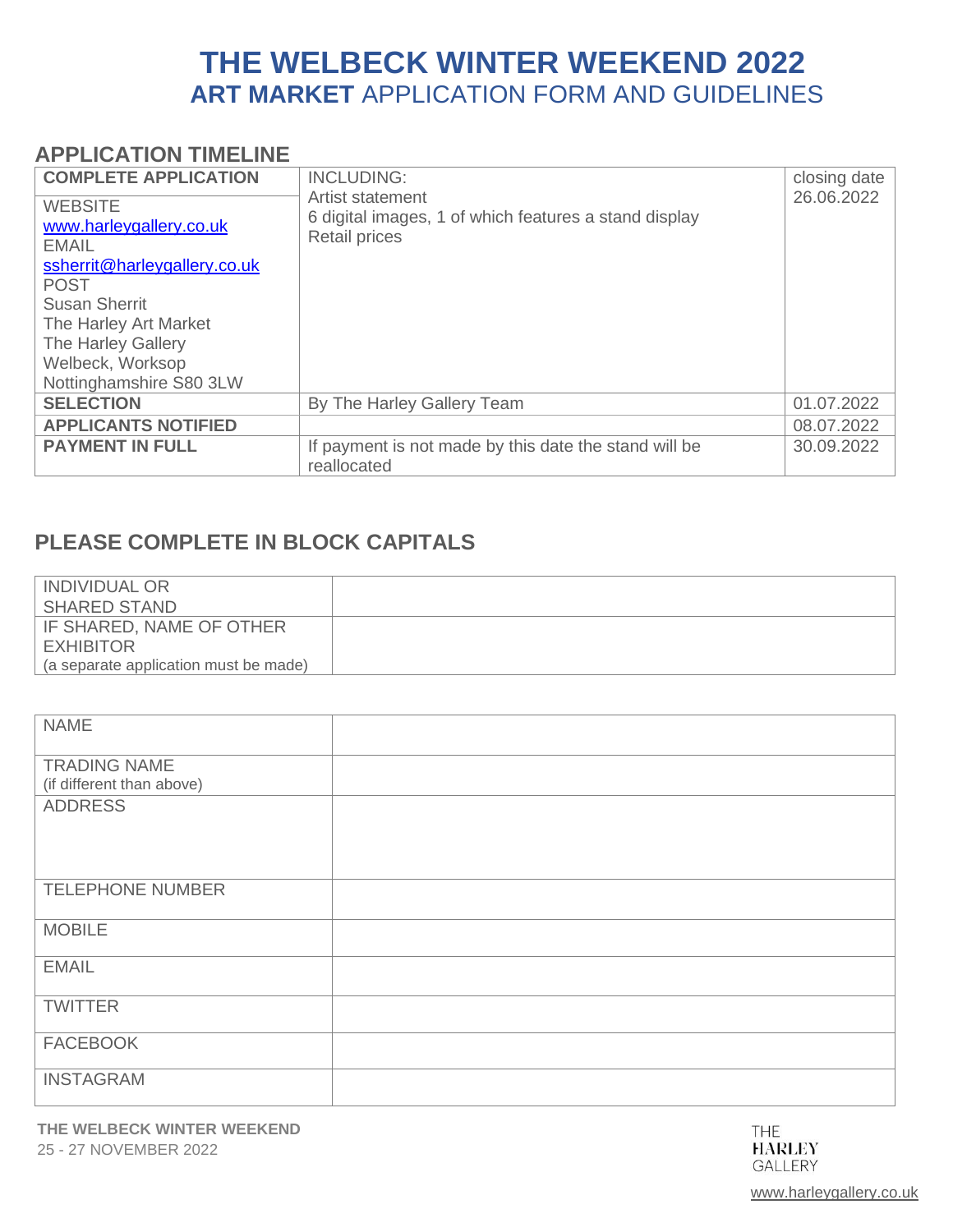| <b>WEBSITE</b>                       |  |
|--------------------------------------|--|
| <b>DISCIPLINE</b>                    |  |
| DESCRIPTION OF WORK<br>$(100$ Words) |  |

#### **PLEASE TICK THE FOLLOWING CRITERIA YOU ARE APPLYING FOR**

BASIC FEE

GRADUATE FEE

#### **OPTIONAL EXTRAS**

WALLS

**ELECTRICITY** 

BRINGING OWN DISPLAY SYSTEM

PLEASE DESCRIBE DISPLAY SYSTEM

# AGREEMENT I hereby apply for the space as described above. I agree I have read and will abide by the terms and conditions shown below. I agree that the stand may be reallocated if I do not pay by the specified dates. I agree by applying I consent the information and images contained may be used for marketing purposes. I agree for the Harley Gallery to store my data which will be deleted within two months of the close of the event. I AGREE JOIN OUR NEWSLETTER

Please tick here if you would like to join our email newsletter and receive updates on the work of the Harley Foundation including artist opportunities, exhibitions, and events. You can unsubscribe at any time by clicking the link in the footer of our emails.

**If you have any queries, please refer to the exhibitor manual. If your question is not answered in the manual, please feel free to contact Susan Sherrit on 01909 501700 or** [ssherrit@harleygallery.co.uk](mailto:ssherrit@harleygallery.co.uk) 

# **Thank you, we look forward to seeing you at The Welbeck Winter Weekend 2022**

**THE WELBECK WINTER WEEKEND** 25 - 27 NOVEMBER 2022

**THE HARLEY GALLERY** 

[www.harleygallery.co.uk](http://www.harleygallery.co.uk/)